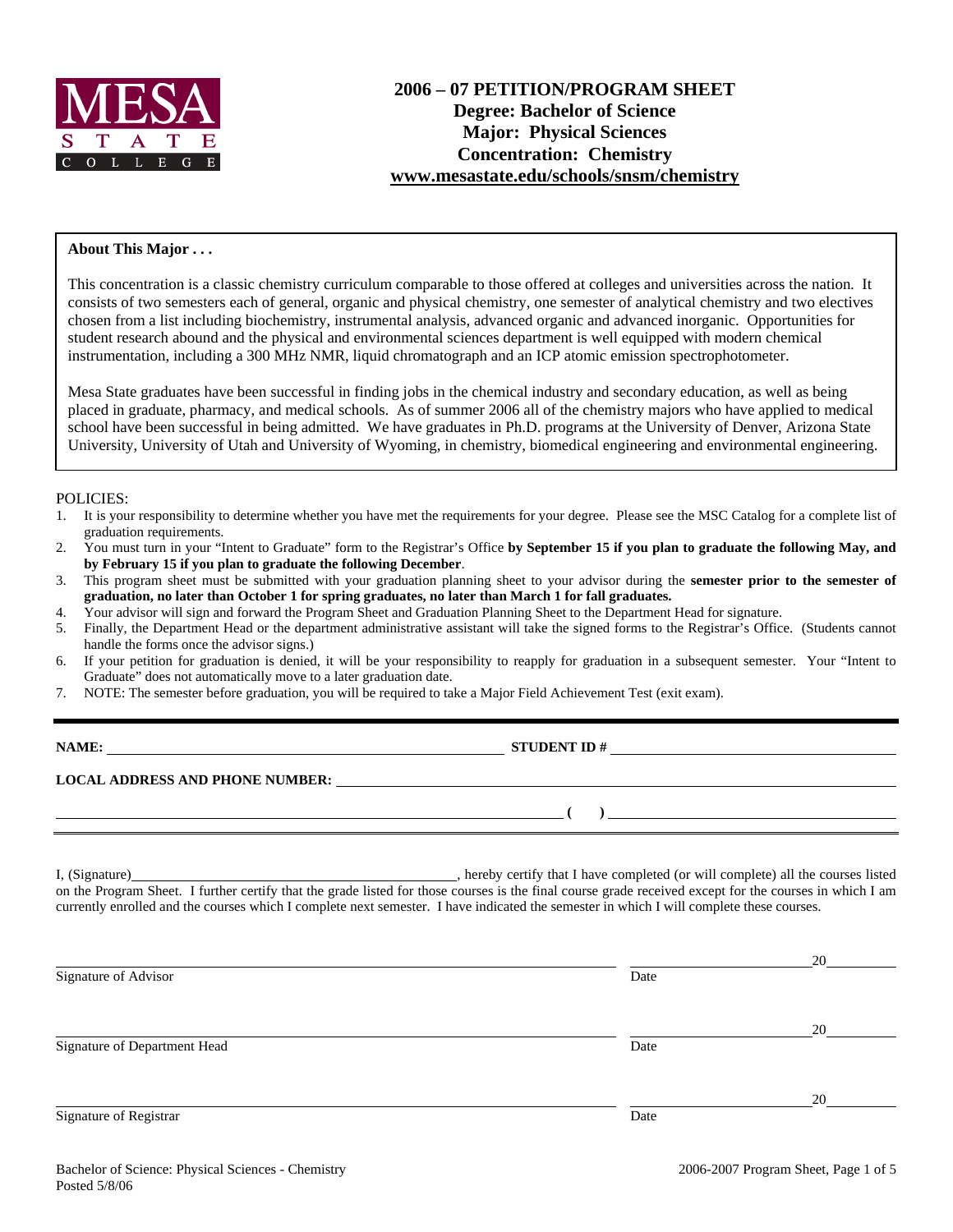- Must earn 120 semester hours and meet the academic residency requirements to earn a baccalaureate degree at Mesa State College.
- Must earn a minimum of 40 semester hours in upper division courses (i.e., 300-level and 400-level courses).
- A cumulative grade point average of 2.0 or higher must be maintained for all courses.
- A "C" or higher is required in all major courses.
- When filling out this program sheet a course can only be used once, i.e., no double counting is allowed between categories.
- Excess KINA/HPWE courses beyond the two required and pre-collegiate courses (usually numbered below 100) cannot be used for graduation.
- All degree requirements must be completed as described. Any exceptions or substitutions must be recommended in advance by the faculty advisor and approved by the Department Head.
- It is recommended that students work closely with a faculty advisor when selecting courses and scheduling classes prior to registration.
- Students are required to participate in exit examinations or other programs deemed necessary to comply with the college accountability requirement.

| <b>General Education Requirements</b> (Minimum of 33 semester hours) See the M.S.C. catalog for the list of courses that meet the general education categories. |  |  |
|-----------------------------------------------------------------------------------------------------------------------------------------------------------------|--|--|
|                                                                                                                                                                 |  |  |

| Course                                                      | No.                                                             | Credit                                                              | Grade | Term | Year                                                                                           | Trns/Subs                                                                       | Course                               | No.                                                                | Credit | Grade | Term | Year | Trns/Subs |  |
|-------------------------------------------------------------|-----------------------------------------------------------------|---------------------------------------------------------------------|-------|------|------------------------------------------------------------------------------------------------|---------------------------------------------------------------------------------|--------------------------------------|--------------------------------------------------------------------|--------|-------|------|------|-----------|--|
| English: ENGL 111 and 112 (6 semester hours, must receive a |                                                                 |                                                                     |       |      |                                                                                                |                                                                                 |                                      | <b>Humanities or Social/Behavioral Science:</b> (3 semester hours) |        |       |      |      |           |  |
|                                                             | "C" or higher, must be completed by the time the student has 60 |                                                                     |       |      |                                                                                                |                                                                                 |                                      |                                                                    |        |       |      |      |           |  |
| semester hours)                                             |                                                                 |                                                                     |       |      |                                                                                                |                                                                                 |                                      |                                                                    |        |       |      |      |           |  |
| *ENGL                                                       |                                                                 |                                                                     |       |      |                                                                                                |                                                                                 | <b>Fine Arts:</b> (3 semester hours) |                                                                    |        |       |      |      |           |  |
| *ENGL                                                       |                                                                 |                                                                     |       |      |                                                                                                |                                                                                 |                                      |                                                                    |        |       |      |      |           |  |
|                                                             |                                                                 | *ENGL 129, Honors English, may be substituted for ENGL 111 and ENGL |       |      |                                                                                                |                                                                                 |                                      |                                                                    |        |       |      |      |           |  |
|                                                             |                                                                 |                                                                     |       |      |                                                                                                | 112. Must earn a grade of "C" or better. May need to take additional electives. |                                      |                                                                    |        |       |      |      |           |  |
| <b>Humanities:</b> (6 semester hours)                       |                                                                 |                                                                     |       |      | <b>Natural Sciences:</b> (minimum 6 semester hours, at least one course<br>must include a lab) |                                                                                 |                                      |                                                                    |        |       |      |      |           |  |
|                                                             |                                                                 |                                                                     |       |      |                                                                                                |                                                                                 |                                      |                                                                    |        |       |      |      |           |  |
|                                                             |                                                                 |                                                                     |       |      |                                                                                                |                                                                                 |                                      |                                                                    |        |       |      |      |           |  |
|                                                             |                                                                 | Social and Behavioral Sciences: (6 semester hours)                  |       |      |                                                                                                |                                                                                 |                                      |                                                                    |        |       |      |      |           |  |
|                                                             |                                                                 |                                                                     |       |      |                                                                                                | <b>Applied Studies:</b> (3 semester hours)                                      |                                      |                                                                    |        |       |      |      |           |  |
|                                                             |                                                                 |                                                                     |       |      |                                                                                                |                                                                                 |                                      |                                                                    |        |       |      |      |           |  |
|                                                             |                                                                 |                                                                     |       |      |                                                                                                |                                                                                 |                                      |                                                                    |        |       |      |      |           |  |

#### **Other Requirements** (13 semester hours)

| <b>Kinesiology:</b> (3 Semester Hours)                                  |     |        |       |      |      |                                     | <b>Bachelor of Science Degree Distinction:</b>                 |       |        |       |      |      |            |
|-------------------------------------------------------------------------|-----|--------|-------|------|------|-------------------------------------|----------------------------------------------------------------|-------|--------|-------|------|------|------------|
| Course                                                                  | No. | Credit | Grade | Term | Year | Trns/Subs                           | (10 semester hours) Must earn a "C" or better in both courses. |       |        |       |      |      |            |
| <b>KINE/HPWA</b>                                                        | 100 |        |       |      |      | __ <u>_1</u> _ _____ ____ ____ ____ | Course                                                         | No.   | Credit | Grade | Term | Year | Trns/Subs  |
| <b>KINA/HPWE</b>                                                        |     |        |       |      |      |                                     | MATH                                                           | - 151 |        |       |      |      | $5\degree$ |
| <b>KINA/HPWE</b>                                                        |     |        |       |      |      |                                     | <b>MATH</b>                                                    | 152   |        |       |      |      | $5\degree$ |
| See the M.S.C. catalog for the list of approved KINA/HPWE/Selected DANC |     |        |       |      |      |                                     |                                                                |       |        |       |      |      |            |
| courses.                                                                |     |        |       |      |      |                                     |                                                                |       |        |       |      |      |            |

## **Physical Sciences – Chemistry Major Requirements** (minimum 52 Semester Hours)

A "C" or higher is required in all major courses.

| Course      | No.                                      | Credit                  | Grade | Term | Year | Trns/Subs | Course                                                                                                                   | No.  | Credit                  | Grade | Term | Year | Trns/Subs |
|-------------|------------------------------------------|-------------------------|-------|------|------|-----------|--------------------------------------------------------------------------------------------------------------------------|------|-------------------------|-------|------|------|-----------|
| <b>CHEM</b> | 131                                      | $\overline{4}$          |       |      |      |           | <b>CHEM</b>                                                                                                              | 312  | $-4$                    |       |      |      |           |
| <b>CHEM</b> | 131L                                     |                         |       |      |      |           | <b>CHEM</b>                                                                                                              | 312L | $\mathbf{1}$            |       |      |      |           |
| <b>CHEM</b> | 132                                      | $\overline{4}$          |       |      |      |           | <b>CHEM</b>                                                                                                              | 321  | $\overline{3}$          |       |      |      |           |
| <b>CHEM</b> | 132L                                     | $\mathbf{1}$            |       |      |      |           | <b>CHEM</b>                                                                                                              | 322  | $\overline{\mathbf{3}}$ |       |      |      |           |
| <b>CHEM</b> | 211                                      | $\overline{\mathbf{3}}$ |       |      |      |           | <b>CHEM</b>                                                                                                              | 341  | 2                       |       |      |      |           |
| <b>CHEM</b> | 211L                                     |                         |       |      |      |           | <b>MATH</b>                                                                                                              | 253  | $\overline{4}$          |       |      |      |           |
| <b>CHEM</b> | 311                                      | $\sim$ 4                |       |      |      |           | <b>PHYS</b>                                                                                                              | 131  | $\frac{4}{ }$           |       |      |      |           |
| <b>CHEM</b> | 311L                                     |                         |       |      |      |           | <b>PHYS</b>                                                                                                              | 132  | $\sim$ 4                |       |      |      |           |
|             |                                          |                         |       |      |      |           | <b>PHYS</b>                                                                                                              | 132L |                         |       |      |      |           |
|             |                                          |                         |       |      |      |           | Restricted Electives: 7 semester hours chosen from CHEM 315/315L, CHEM 396, CHEM 411, CHEM 412, CHEM 421, CHEM 422, CHEM |      |                         |       |      |      |           |
|             | 431/431L, CHEM 482 and 483, or CHEM 496. |                         |       |      |      |           |                                                                                                                          |      |                         |       |      |      |           |
|             |                                          |                         |       |      |      |           |                                                                                                                          |      |                         |       |      |      |           |
|             |                                          |                         |       |      |      |           |                                                                                                                          |      |                         |       |      |      |           |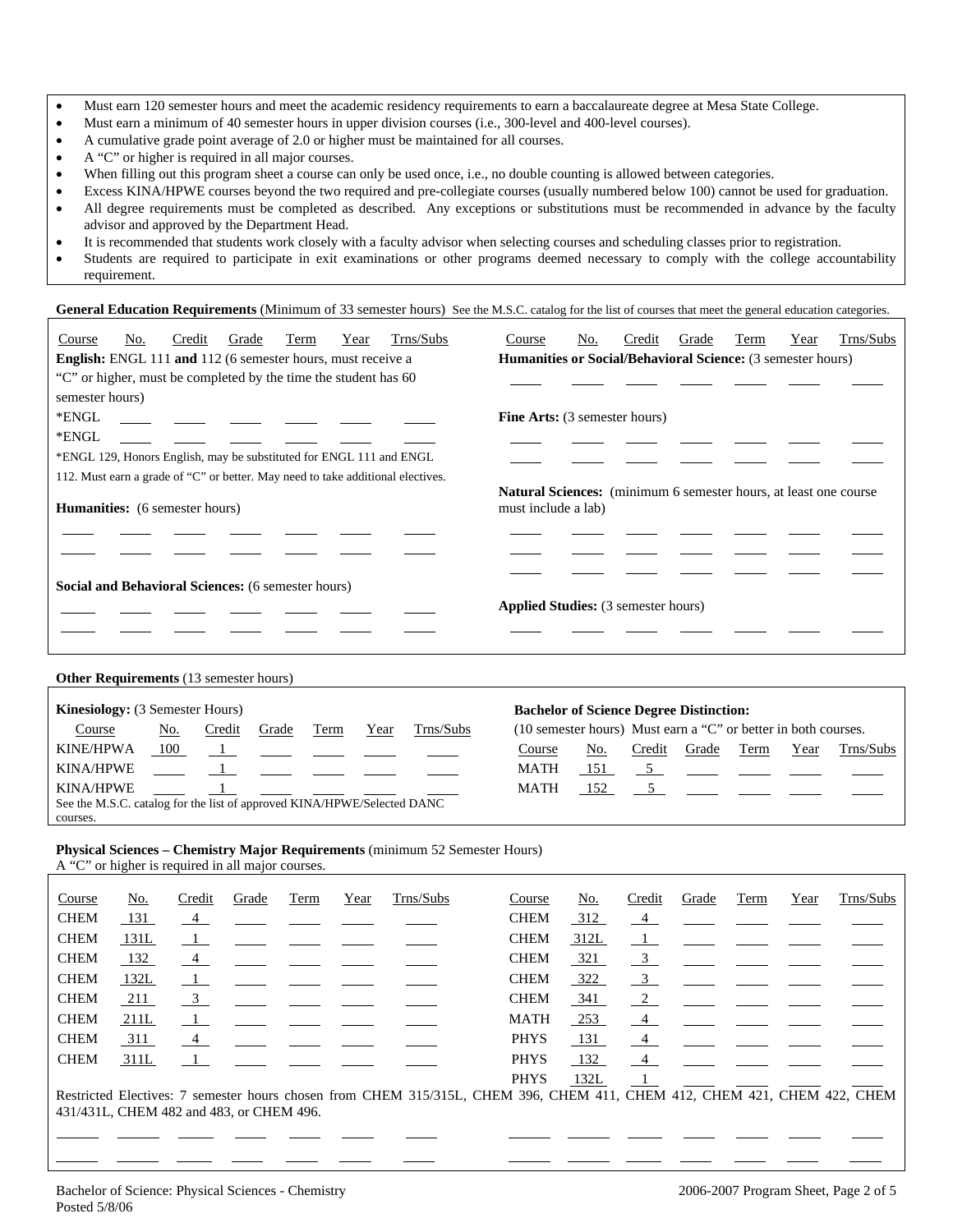**Electives** (All college level courses appearing on your final transcript, **not listed above** that will bring your total semester hours to 120 hours. Excludes KINA/HPWE activity courses.) (22 semester hours; 15 hours upper division may be needed.) Course No. Credit Grade Term Year Trns/Subs Course No. Credit Grade Term Year Trns/Subs ֦ ֦ ֦ ֦  $\overline{a}$ ֦ ֦ ֦

## **GRADUATION INFORMATION**

See the "Undergraduate Graduation Requirements" in the Mesa State College catalog for additional graduation information.

**GENERAL EDUCATION REQUIREMENTS** (Minimum of 33 Semester Hours) See current Mesa State College catalog for list of courses that fulfill the requirements below. If one (or more) of the selections below is required in your major, you must use it to fulfill the major requirement and **make a different selection to meet the general education requirement. The courses may not be used to fulfill both requirements.**

**English – 6** Semester Hours (Must be **completed** before student has 60 semester hours. Must receive grade of "C" or above.) ENGL 111 **and** ENGL 112 **or** ENGL 129 *(by permission)*

**Humanities – 6** semester hours

**Social and Behavioral Sciences – 6** semester hours

**Humanities or Social/Behavioral Sciences – 3** semester hours

**Fine Arts – 3** semester hours

**Natural Sciences – 6** semester hours (At least one course must include a lab.)

**Applied Studies – 3** semester hours

#### **OTHER REQUIREMENTS** (13 Semester Hours)

**Kinesiology – 3** Semester Hours Each student must take KINE/HPWA 100 together with two KINA/HPWE/Selected DANC courses. See current catalog for listing.

**Degree Distinction – 10** Semester Hours MATH 151 Calculus I (5 semester hours) MATH 152 Calculus II (5 semester hours)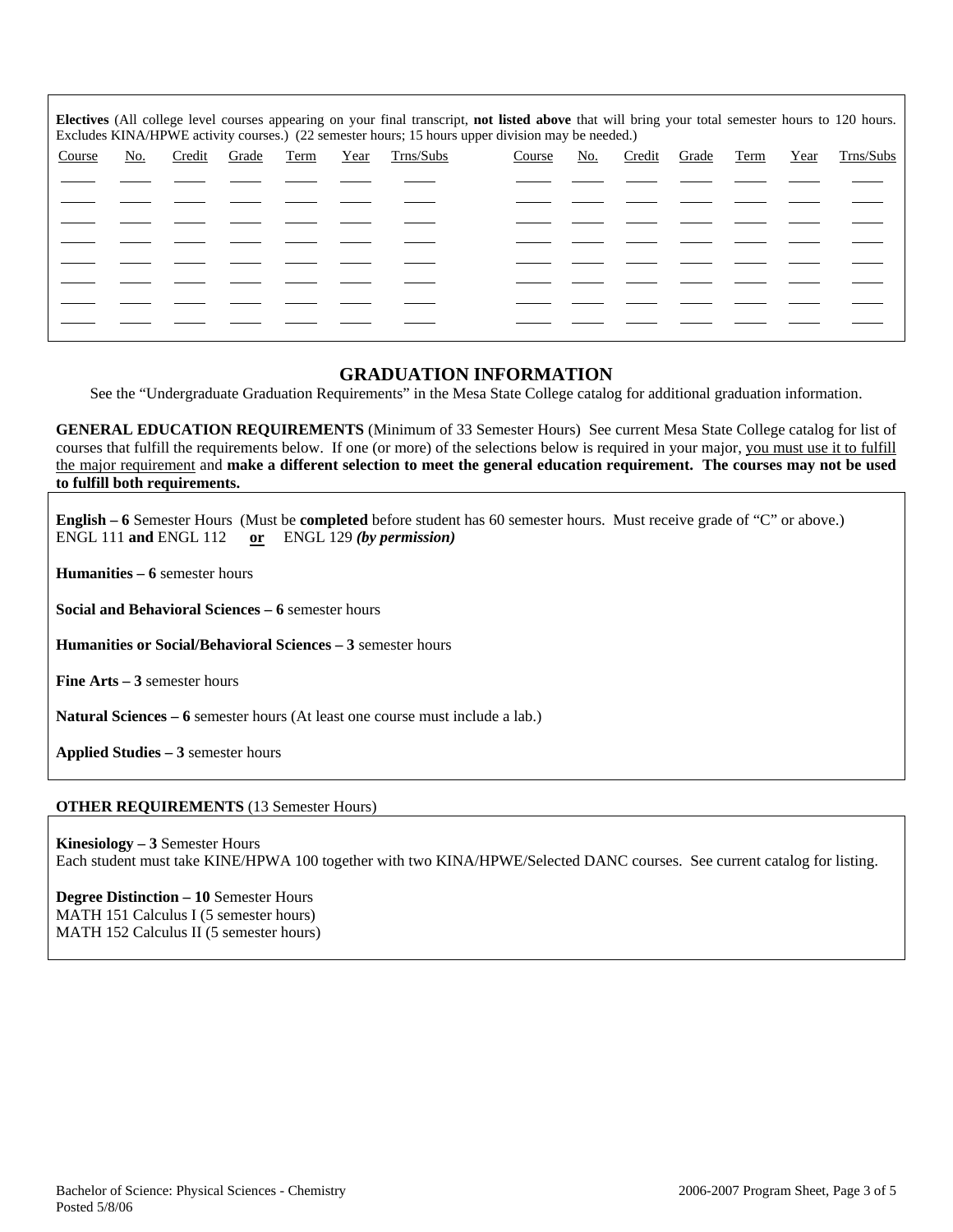# **Physical Sciences – Chemistry** (52 Semester Hours)

A "C" or higher is required in all major courses.

# **Required Courses:**

| CHEM 131        | <b>General Chemistry</b>                                    |
|-----------------|-------------------------------------------------------------|
| CHEM 131L       | <b>General Chemistry Laboratory</b>                         |
| <b>CHEM 132</b> | <b>General Chemistry</b>                                    |
| CHEM 132L       | <b>General Chemistry Laboratory</b>                         |
| <b>CHEM 211</b> | <b>Quantitative Analysis</b>                                |
| CHEM 211L       | Quantitative Analysis Laboratory                            |
| <b>CHEM 311</b> | <b>Organic Chemistry</b>                                    |
|                 | CHEM 311L Organic Chemistry Laboratory                      |
| <b>CHEM 312</b> | <b>Organic Chemistry</b>                                    |
|                 | <b>CHEM 312L Organic Chemistry Laboratory</b>               |
| <b>CHEM 321</b> | <b>Physical Chemistry I</b>                                 |
| <b>CHEM 322</b> | Physical Chemistry II                                       |
| <b>CHEM 341</b> | <b>Advanced Laboratory I</b>                                |
| <b>MATH 253</b> | Calculus III                                                |
| <b>PHYS 131</b> | <b>Fundamental Mechanics</b>                                |
| <b>PHYS</b> 132 | Electromagnetism & Optics                                   |
| PHYS 132L       | Electromagnetism & Optics Laboratory                        |
|                 |                                                             |
|                 |                                                             |
|                 | <u>Restricted Electives – 7 semester hours chosen from:</u> |
|                 | CHEM 315/315L Biochemistry and Laboratory                   |
| CHEM 396        | Topics                                                      |
| CHEM 411        | <b>Main Group Elements</b>                                  |
| <b>CHEM 412</b> | <b>Transition Elements</b>                                  |
| <b>CHEM 421</b> | Advanced Organic Chemistry I                                |
| CHEM 422        | <b>Advanced Organic Chemistry II</b>                        |
|                 | CHEM 431/431L Instrumental Analysis and Laboratory          |
| <b>CHEM 482</b> | Senior Research I and CHEM 483 Senior Research II           |
| <b>CHEM 496</b> | Topics                                                      |
|                 |                                                             |

# **General Electives: 22 Semester Hours;** 15 hours must be upper division.

Students are required to participate in exit examinations or other programs deemed necessary to comply with the college accountability requirement. All degree requirements must be completed as described above. Any exceptions or substitutions must be recommended in advance by the faculty advisor and approved by the Department Head.